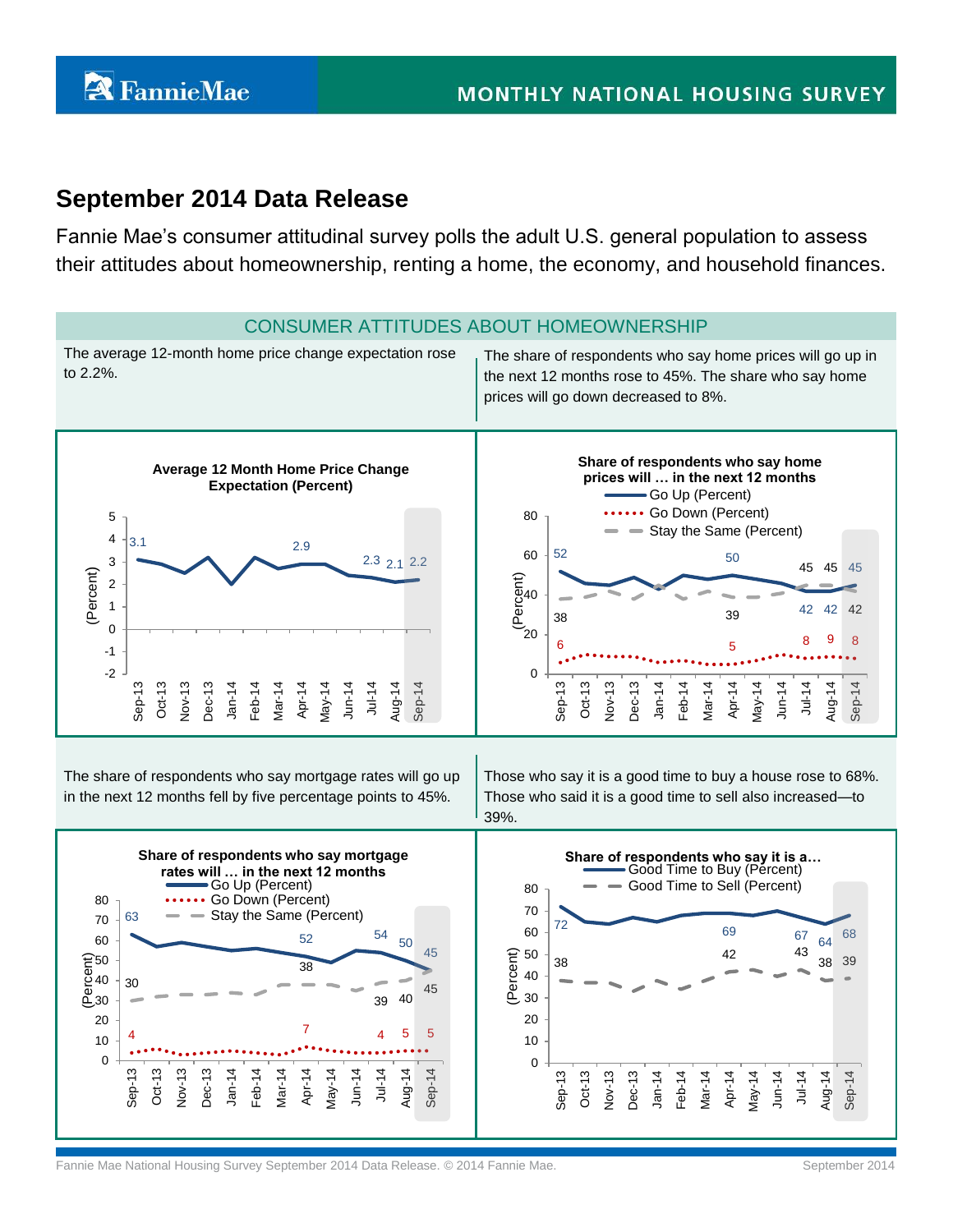

### CONSUMER ATTITUDES ABOUT HOMEOWNERSHIP AND HOME RENTAL

The average 12-month rental price change expectation fell to 3.2%.

The percentage of respondents who expect home rental prices to go up increased to 55%.



The share of respondents who think it would be difficult to get a home mortgage decreased by one percentage point.

The share who say they would buy if they were going to move rose to 66%, while the share who would rent decreased to 28%.

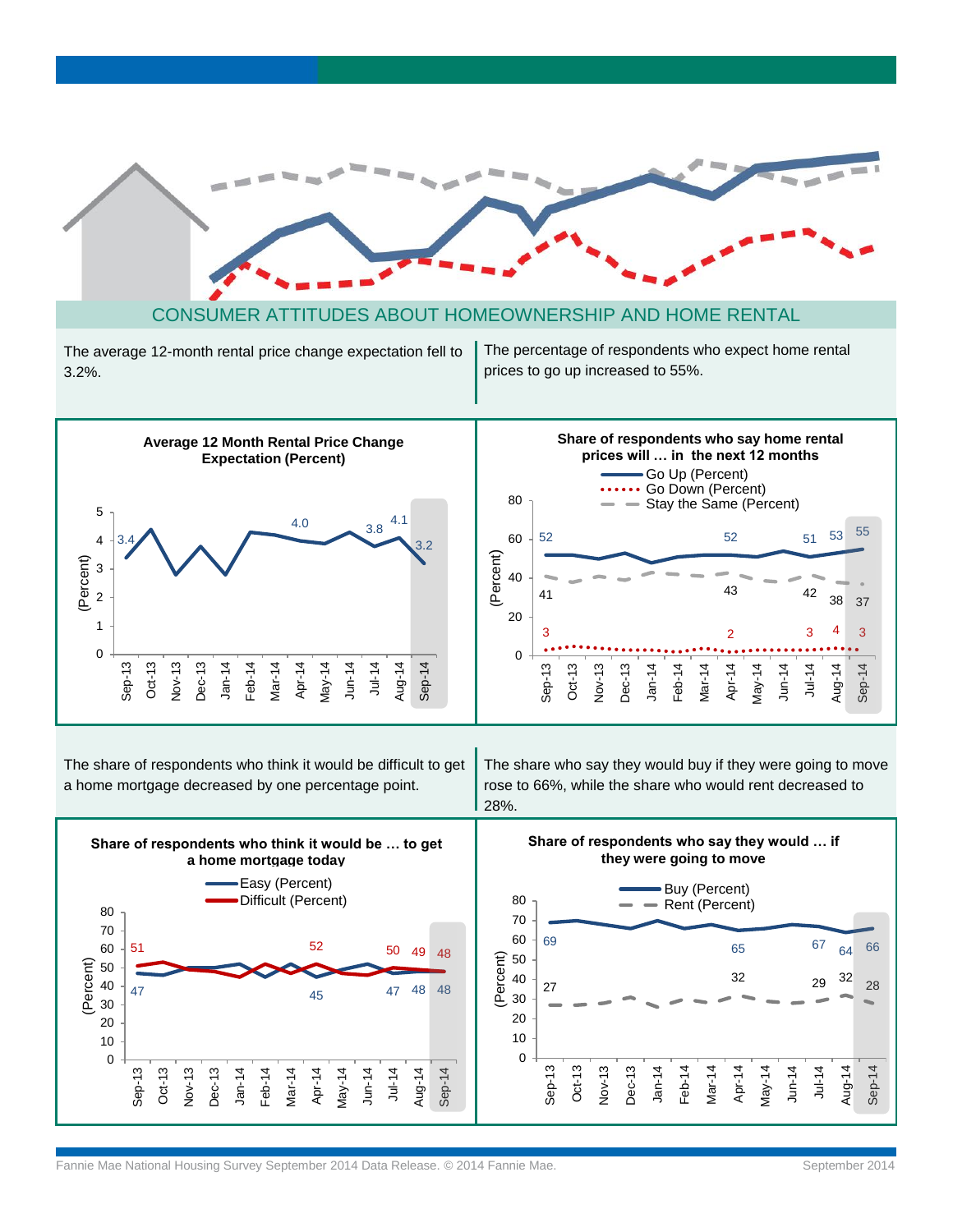

### CONSUMER ATTITUDES ABOUT THE ECONOMY AND HOUSEHOLD FINANCES

The share of respondents who say the economy is on the right track jumped by five percentage points from last month to 40%.

The percentage of respondents who expect their personal financial situation to get better over the next 12 months fell to 41%.



The share of respondents who say their household income is significantly higher than it was 12 months ago increased by two percentage points to 25%.

The share of respondents who say their household expenses are significantly higher than they were 12 months ago increased slightly to 37%.

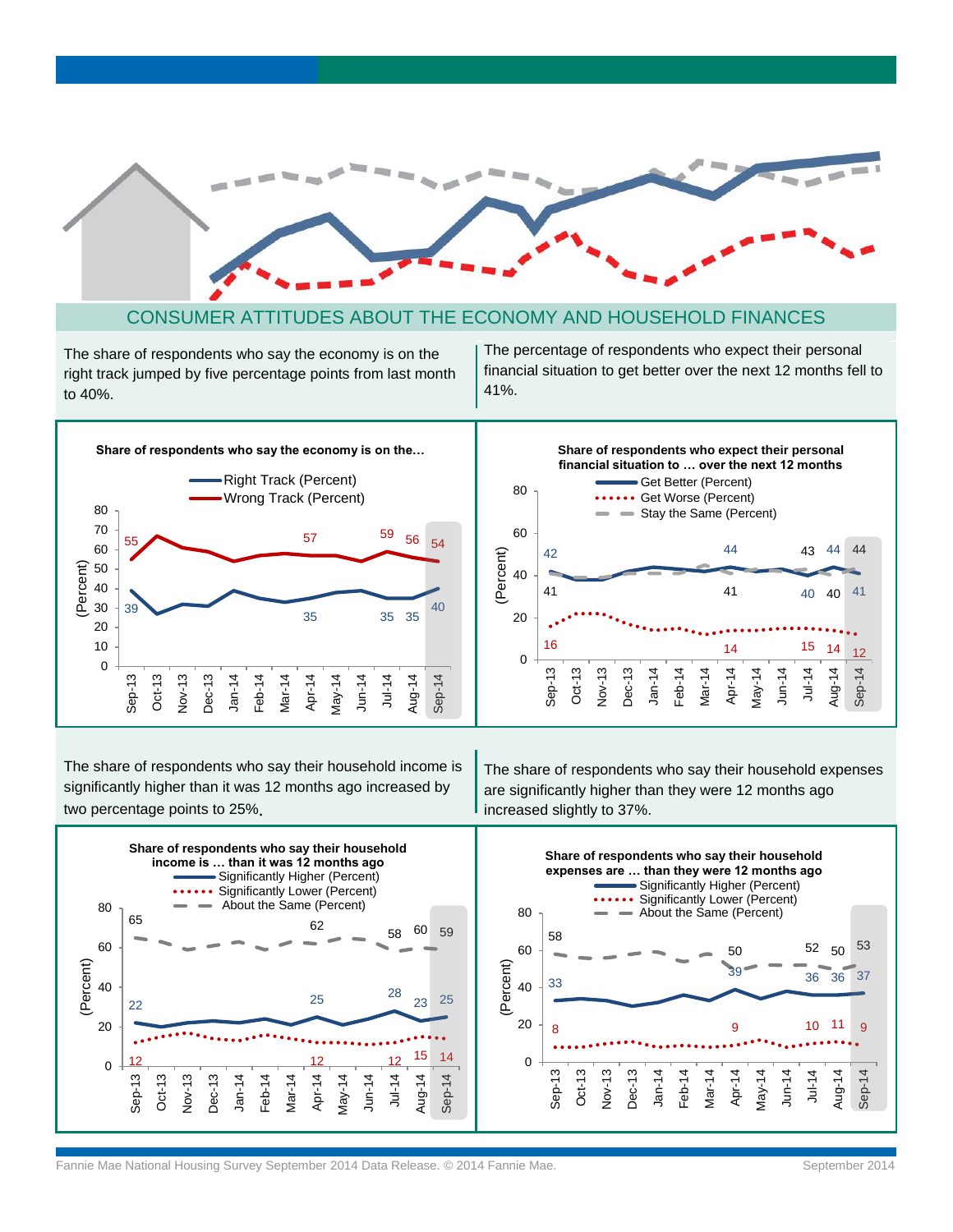# **Fannie Mae Monthly National Housing Survey**

## September 2014 APPENDIX

### **About the Survey**

The Fannie Mae National Housing Survey polled a nationally representative sample of 1,000 respondents aged 18 and older between September 2, 2014 and September 22, 2014. Most of the data collection occurred during the first two weeks of this period. Findings were compared to the same survey conducted monthly beginning June 2010.

Interviews were conducted by Penn Schoen Berland, in coordination with Fannie Mae.

The statistics in this release are estimated from sample surveys and are subject to sampling variability as well as nonsampling error, including bias and variance from response, nonreporting, and undercoverage. Expected price changes are calculated by creating an average of all responses, using a 0% change for those who said prices would stay the same, and excluding outliers beyond two standard deviations. All figures are shown in percentages, except where otherwise stated.

### **September 2014 Survey Audience Size: General Population (N=1,001) Margin of Error: ±3.1%**

| Average home price change expectation |               |  |
|---------------------------------------|---------------|--|
|                                       | $\frac{9}{6}$ |  |
| September 2013                        | 3.1           |  |
| October 2013                          | 2.9           |  |
| November 2013                         | 2.5           |  |
| December 2013                         | 3.2           |  |
| January 2014                          | 2.0           |  |
| February 2014                         | 3.2           |  |
| March 2014                            | 2.7           |  |
| April 2014                            | 2.9           |  |
| May 2014                              | 2.9           |  |
| June 2014                             | 2.4           |  |
| <b>July 2014</b>                      | 2.3           |  |
| August 2014                           | 2.1           |  |
| September 2014                        | 2.2           |  |

**Share of respondents who say home prices will go up, go down, or stay the same in the next 12 months**

|                  | % Go Up | % Go Down      | % Stay the Same |
|------------------|---------|----------------|-----------------|
| September 2013   | 52      | 6              | 38              |
| October 2013     | 46      | 10             | 39              |
| November 2013    | 45      | 9              | 42              |
| December 2013    | 49      | 9              | 38              |
| January 2014     | 43      | 6              | 45              |
| February 2014    | 50      | 7              | 38              |
| March 2014       | 48      | 5              | 42              |
| April 2014       | 50      | 5              | 39              |
| May 2014         | 48      | $\overline{7}$ | 39              |
| June 2014        | 46      | 10             | 41              |
| <b>July 2014</b> | 42      | 8              | 45              |
| August 2014      | 42      | 9              | 45              |
| September 2014   | 45      | 8              | 42              |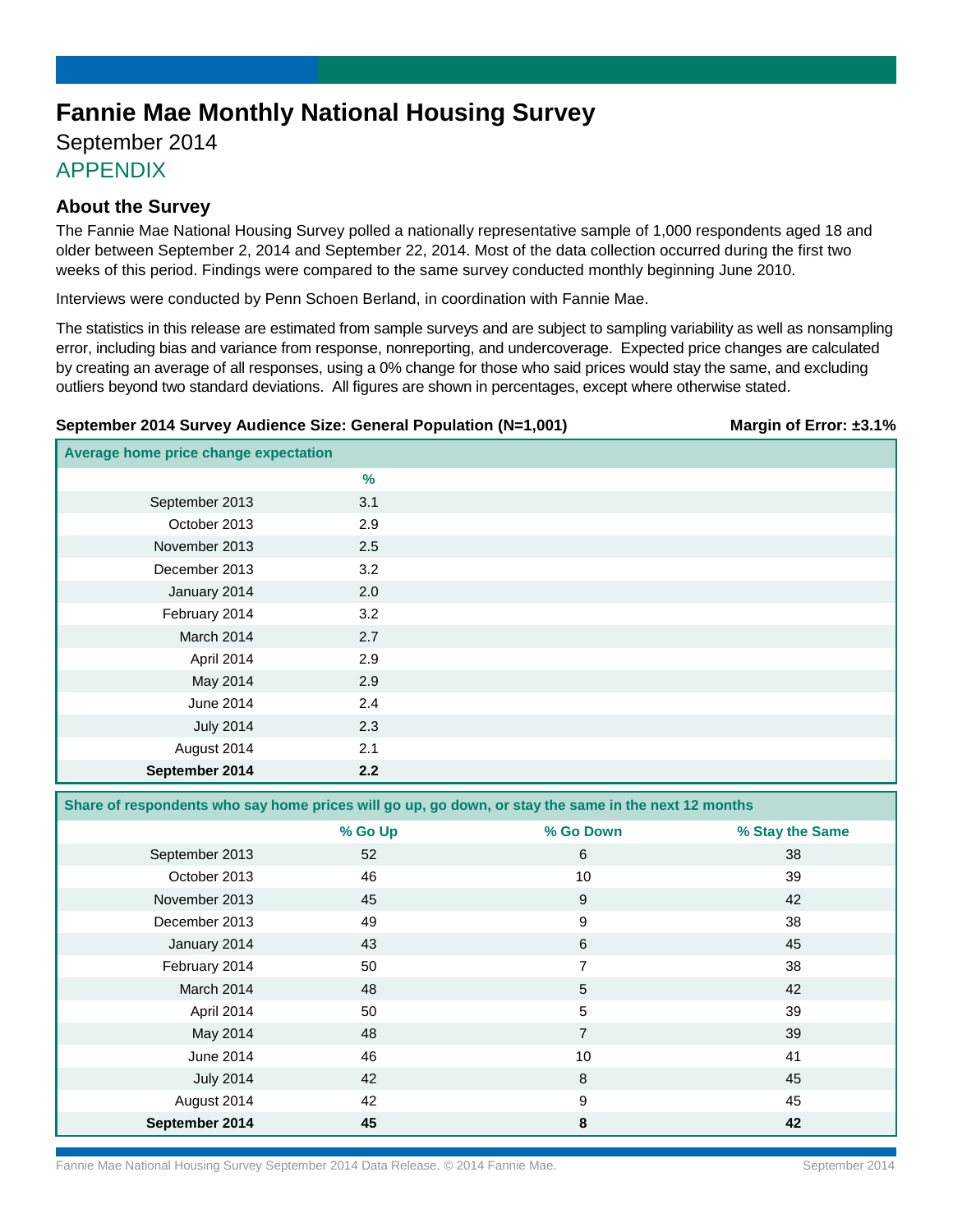|                  |         | Share of respondents who say mortgage rates will go up, go down, or stay the same in the next 12 months |                 |
|------------------|---------|---------------------------------------------------------------------------------------------------------|-----------------|
|                  | % Go Up | % Go Down                                                                                               | % Stay the Same |
| September 2013   | 63      | 4                                                                                                       | 30              |
| October 2013     | 57      | 6                                                                                                       | 32              |
| November 2013    | 59      | 3                                                                                                       | 33              |
| December 2013    | 57      | 4                                                                                                       | 33              |
| January 2014     | 55      | 5                                                                                                       | 34              |
| February 2014    | 56      | 4                                                                                                       | 33              |
| March 2014       | 54      | 3                                                                                                       | 38              |
| April 2014       | 52      | 7                                                                                                       | 38              |
| May 2014         | 49      | 5                                                                                                       | 38              |
| June 2014        | 55      | 4                                                                                                       | 35              |
| <b>July 2014</b> | 54      | $\overline{4}$                                                                                          | 39              |
| August 2014      | 50      | 5                                                                                                       | 40              |
| September 2014   | 45      | 5                                                                                                       | 45              |

**Share of respondents who say it is a good time to buy, and share of respondents who say it is a good time to sell**

|                  | % Good Time to Buy | % Good Time to Sell |  |
|------------------|--------------------|---------------------|--|
| September 2013   | 72                 | 38                  |  |
| October 2013     | 65                 | 37                  |  |
| November 2013    | 64                 | 37                  |  |
| December 2013    | 67                 | 33                  |  |
| January 2014     | 65                 | 38                  |  |
| February 2014    | 68                 | 34                  |  |
| March 2014       | 69                 | 38                  |  |
| April 2014       | 69                 | 42                  |  |
| May 2014         | 68                 | 43                  |  |
| June 2014        | 70                 | 40                  |  |
| <b>July 2014</b> | 67                 | 43                  |  |
| August 2014      | 64                 | 38                  |  |
| September 2014   | 68                 | 39                  |  |

### **Average rental price change expectation**

|                  | $\%$ |  |
|------------------|------|--|
| September 2013   | 3.4  |  |
| October 2013     | 4.4  |  |
| November 2013    | 2.8  |  |
| December 2013    | 3.8  |  |
| January 2014     | 2.8  |  |
| February 2014    | 4.3  |  |
| March 2014       | 4.2  |  |
| April 2014       | 4.0  |  |
| May 2014         | 3.9  |  |
| June 2014        | 4.3  |  |
| <b>July 2014</b> | 3.8  |  |
| August 2014      | 4.1  |  |
| September 2014   | 3.2  |  |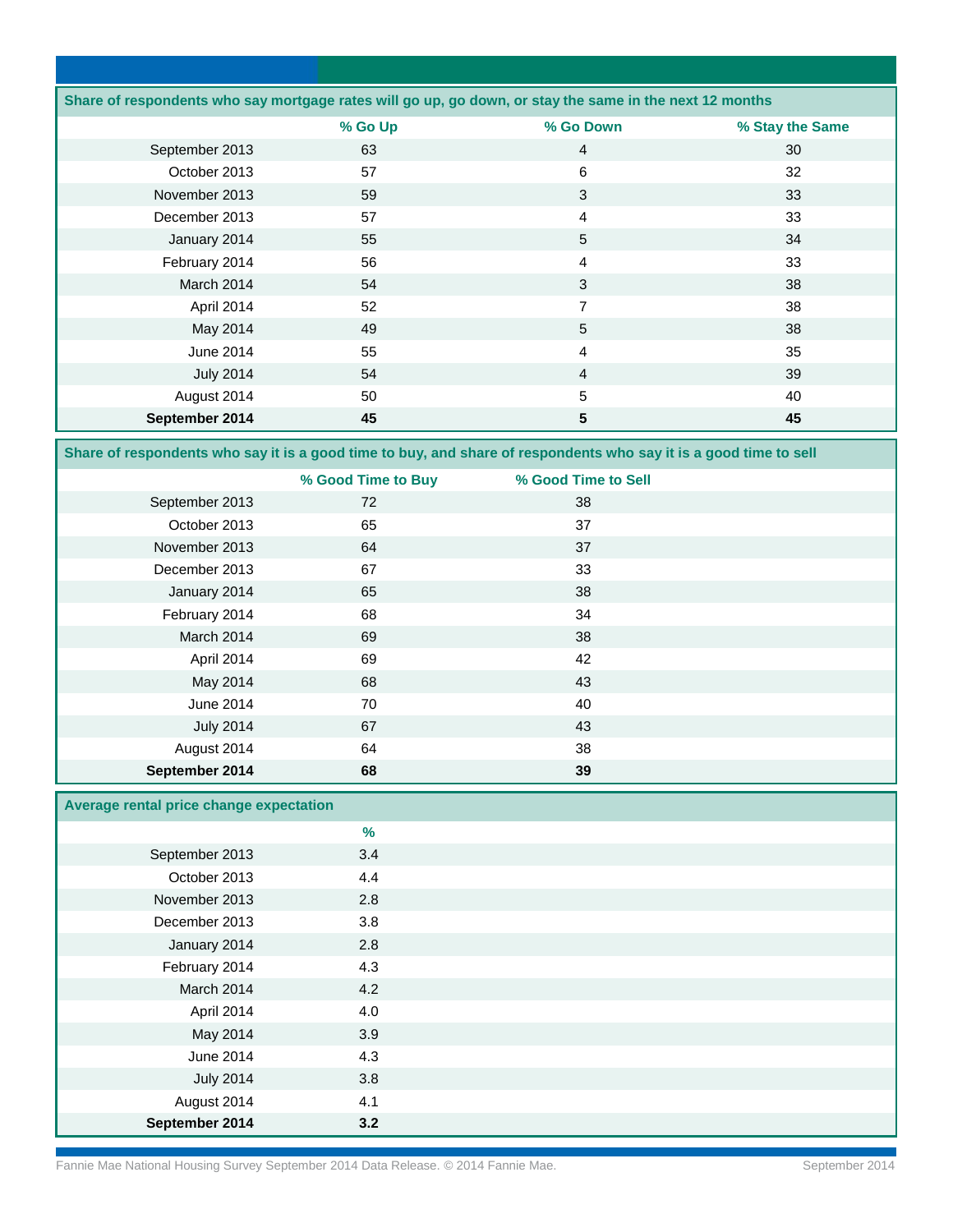| Share of respondents who say home rental prices will go up, go down, or stay the same in the next 12 months |         |                |                 |
|-------------------------------------------------------------------------------------------------------------|---------|----------------|-----------------|
|                                                                                                             | % Go Up | % Go Down      | % Stay the Same |
| September 2013                                                                                              | 52      | 3              | 41              |
| October 2013                                                                                                | 52      | 5              | 38              |
| November 2013                                                                                               | 50      | $\overline{4}$ | 41              |
| December 2013                                                                                               | 53      | 3              | 39              |
| January 2014                                                                                                | 48      | 3              | 43              |
| February 2014                                                                                               | 51      | $\overline{2}$ | 42              |
| March 2014                                                                                                  | 52      | $\overline{4}$ | 41              |
| April 2014                                                                                                  | 52      | 2              | 43              |
| May 2014                                                                                                    | 51      | 3              | 39              |
| June 2014                                                                                                   | 54      | 3              | 38              |
| June 2014                                                                                                   | 51      | 3              | 42              |
| August 2014                                                                                                 | 53      | 4              | 38              |
| September 2014                                                                                              | 55      | 3              | 37              |

**Share of respondents who think it would be difficult or easy for them to get a home mortgage today**

|                  | % Difficult | % Easy |  |
|------------------|-------------|--------|--|
| September 2013   | 51          | 47     |  |
| October 2013     | 53          | 46     |  |
| November 2013    | 49          | 50     |  |
| December 2013    | 48          | 50     |  |
| January 2014     | 45          | 52     |  |
| February 2014    | 52          | 45     |  |
| March 2014       | 47          | 52     |  |
| April 2014       | 52          | 45     |  |
| May 2014         | 47          | 49     |  |
| June 2014        | 46          | 52     |  |
| <b>July 2014</b> | 50          | 47     |  |
| August 2014      | 49          | 48     |  |
| September 2014   | 48          | 48     |  |

**Share of respondents who say they would buy or rent if they were going to move** 

|                  | % Buy | % Rent |  |
|------------------|-------|--------|--|
| September 2013   | 69    | 27     |  |
| October 2013     | 70    | 27     |  |
| November 2013    | 68    | 28     |  |
| December 2013    | 66    | 31     |  |
| January 2014     | 70    | 26     |  |
| February 2014    | 66    | 30     |  |
| March 2014       | 68    | 28     |  |
| April 2014       | 65    | 32     |  |
| May 2014         | 66    | 29     |  |
| June 2014        | 68    | 28     |  |
| <b>July 2014</b> | 67    | 29     |  |
| August 2014      | 64    | 32     |  |
| September 2014   | 66    | 28     |  |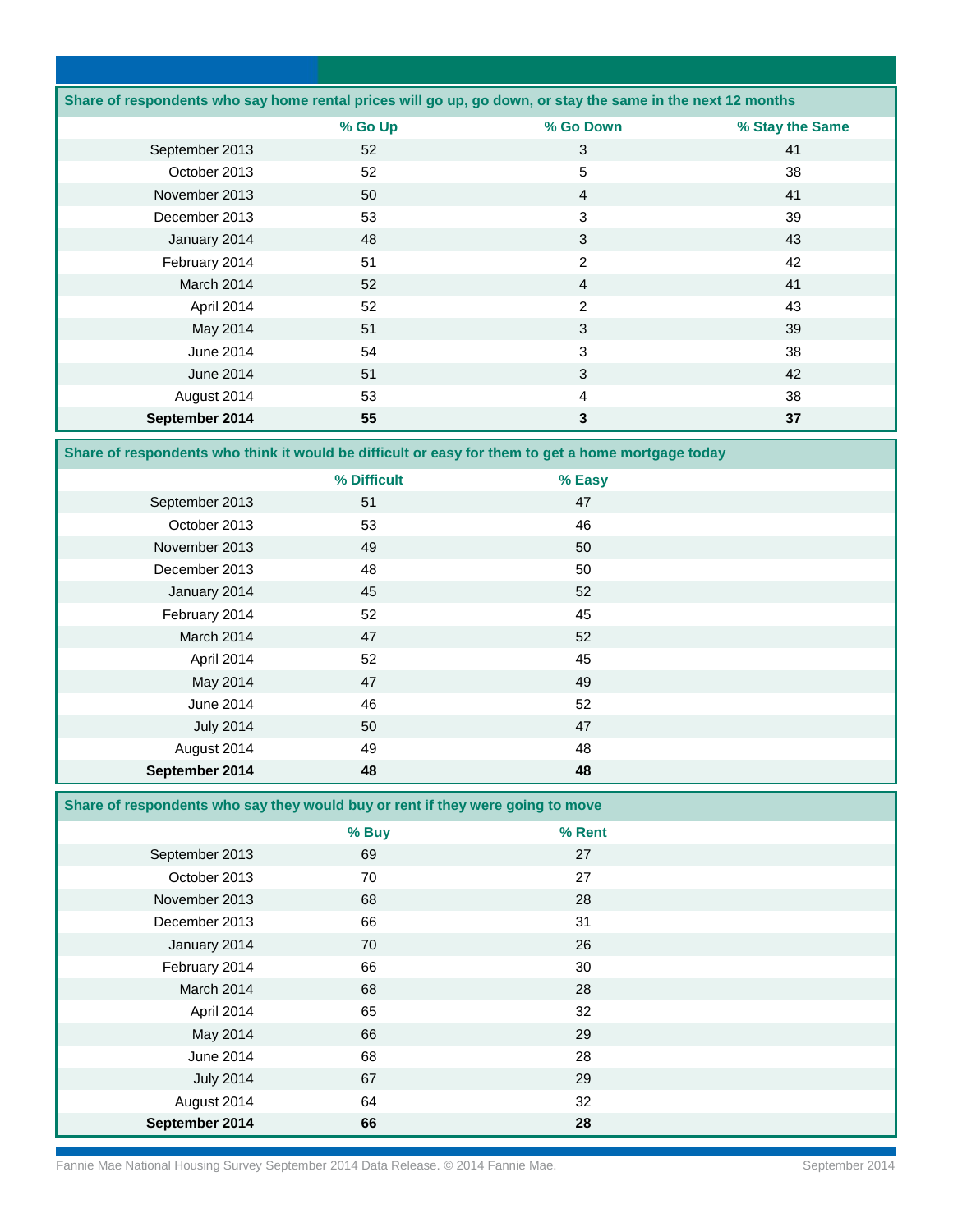| Share of respondents who think the economy is on the right track or the wrong track |                    |                    |  |
|-------------------------------------------------------------------------------------|--------------------|--------------------|--|
|                                                                                     | <b>Right Track</b> | <b>Wrong Track</b> |  |
| September 2013                                                                      | 39                 | 55                 |  |
| October 2013                                                                        | 27                 | 67                 |  |
| November 2013                                                                       | 32                 | 61                 |  |
| December 2013                                                                       | 31                 | 59                 |  |
| January 2014                                                                        | 39                 | 54                 |  |
| February 2014                                                                       | 35                 | 57                 |  |
| March 2014                                                                          | 33                 | 58                 |  |
| April 2014                                                                          | 35                 | 57                 |  |
| May 2014                                                                            | 38                 | 57                 |  |
| June 2014                                                                           | 39                 | 54                 |  |
| <b>July 2014</b>                                                                    | 35                 | 59                 |  |
| August 2014                                                                         | 35                 | 56                 |  |
| September 2014                                                                      | 40                 | 54                 |  |

**Share of respondents who expect their personal financial situation to get better, get worse, or stay the same in the next 12 months**

|                  | % Get Better | % Get Worse | % Stay the Same |
|------------------|--------------|-------------|-----------------|
| September 2013   | 42           | 16          | 41              |
| October 2013     | 38           | 22          | 39              |
| November 2013    | 38           | 22          | 39              |
| December 2013    | 42           | 17          | 41              |
| January 2014     | 44           | 14          | 41              |
| February 2014    | 43           | 15          | 41              |
| March 2014       | 42           | 12          | 45              |
| April 2014       | 44           | 14          | 41              |
| May 2014         | 42           | 14          | 43              |
| June 2014        | 43           | 15          | 42              |
| <b>July 2014</b> | 40           | 15          | 43              |
| August 2014      | 44           | 14          | 40              |
| September 2014   | 41           | 12          | 44              |

**Share of respondents who say their household income is higher, lower, or about the same compared to 12 months ago** 

|                  | % Higher | % Lower         | % About the Same |
|------------------|----------|-----------------|------------------|
| September 2013   | 22       | 12              | 65               |
| October 2013     | 20       | 15              | 63               |
| November 2013    | 22       | 17              | 59               |
| December 2013    | 23       | 14              | 61               |
| January 2014     | 22       | 13              | 63               |
| February 2014    | 24       | 16              | 59               |
| March 2014       | 21       | 14              | 63               |
| April 2014       | 25       | 12              | 62               |
| May 2014         | 21       | 12              | 65               |
| June 2014        | 24       | 11              | 64               |
| <b>July 2014</b> | 28       | 12 <sup>°</sup> | 58               |
| August 2014      | 23       | 15              | 60               |
| September 2014   | 25       | 14              | 59               |